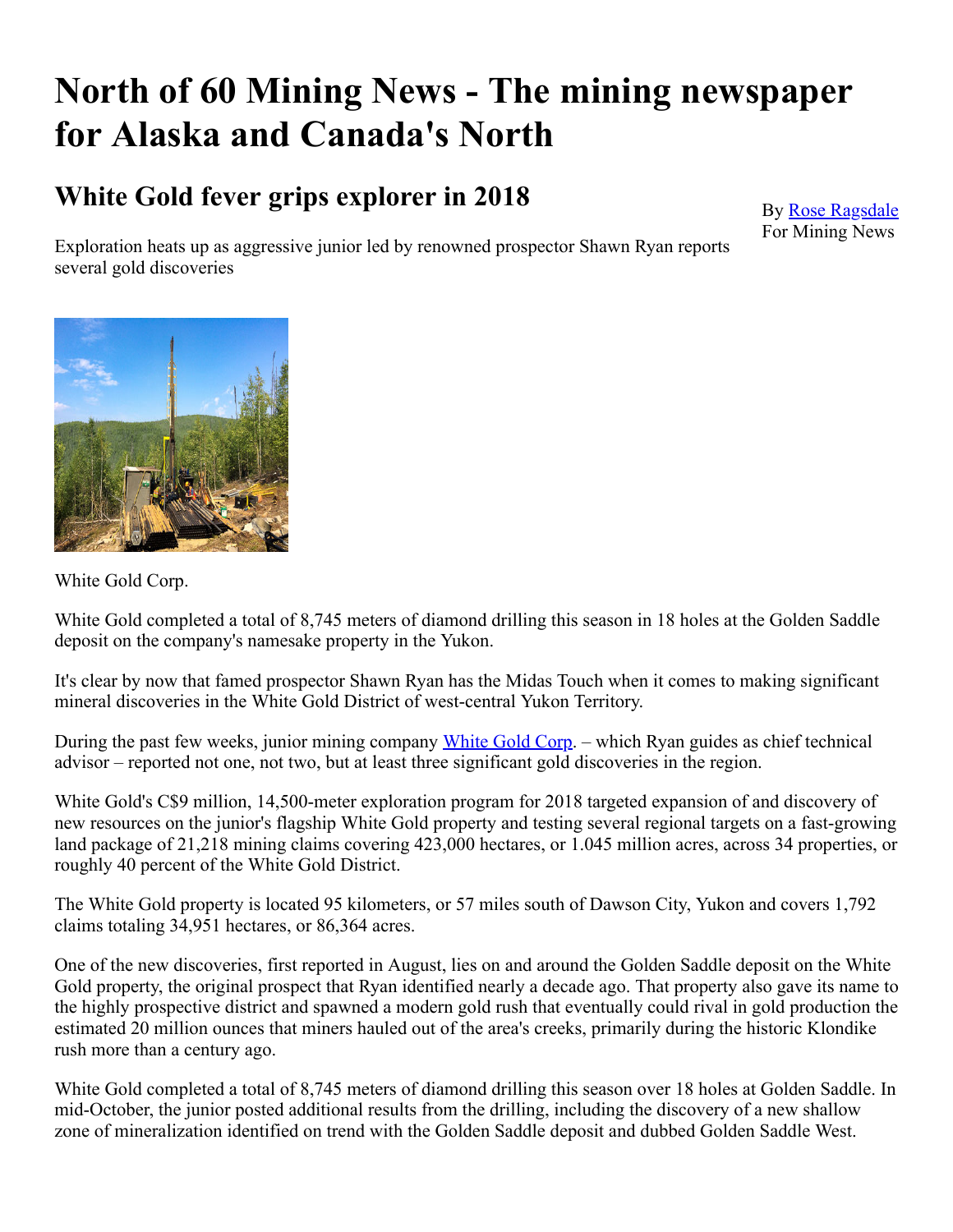GS West, which lies about 750 meters west of the main Golden Saddle deposit, is open at depth and along strike and intersects Golden Saddle-style mineralization in all three holes. WHTGS18D0184 cut 1.92 g/t gold over 24 meters from 117 meters depth within broader mineralization of 2.97 g/t gold over 10 meters from 118 meters depth.

The find is situated along a structural trend containing several other targets, including the high-grade Ryan's Showing discovery, which White Gold reported Sept. 6.

Step-out and infill drilling at Golden Saddle also continued to return significant results, expanding the footprint and definition of the deposit.

Highlights of drill results include WHTGS18D0194, which cut 6.90 grams-per-metric-ton gold over 23.64 meters from 427.11 meters depth, within broader mineralization of 3.76 g/t gold over 66.2 meters from 385.2 meters depth and 2.32 g/t gold over 115.61 meters from 346.24 meters depth, extending the GS Main Zone and high-grade core of the Golden Saddle deposit by 60 meters (14 percent) down-dip in the area.

Another hole, WHTGS18D0191, extended the projection of the GS Main Zone roughly 200 meters (69 percent) down dip in the area, intersecting 4.87 g/t gold over 6.3 meters from 362 meters depth within broader mineralization of 1.95 g/t gold over 22.3 meters from 347.6 meters depth.

"Making up approximately half of our 2018 budget, the goal of this program was to grow the Golden Saddle deposit through expansion along strike and down dip as well as through the discovery of new mineralization within close proximity to the deposit," said Jodie Gibson, White Gold's vice president of exploration. "Our program has done just that – making meaningful step-outs to the deposit and also making two significant discoveries this year along trend with Golden Saddle. With only limited exploration performed in the area, we are very optimistic about the potential for additional mineralization in close proximity to the Golden Saddle deposit."

White Gold attributed discovery of the new zone to revised geologic modeling based on induced polarization geophysical surveys and historic drilling, and said it highlights the potential discovery of additional new zones of mineralization adjacent to Golden Saddle. Detailed geological modeling is underway that will underpin follow-up drilling in 2019.

#### **More gold in Ryan's Showing**

High-grade gold mineralization, meanwhile, turned up at shallow depths in four drill holes on the Ryan's Showing Target, located along trend with the Golden Saddle deposit two kilometers to the west. Using more cost-efficient reverse circulation drilling, White Gold drilled 681.22 meters of sub-200-meter holes on an 800 meter by 115-meter soil anomaly with values from trace up to 1,576 parts per billion gold.

The discovery hole, WHTRYN18RC0001, cut 20.64 g/t gold over 6.10 meters from 83.82 meters depth, with individual assays ranging from 7.07 g/t to 39.8 g/t gold.

The Ryan's Showing target remains open along strike and at depth and demonstrates the potential for multiple mineralized structures, according to the company. Follow-up diamond drilling continued into late 2018.

#### **Investigating Vertigo**

Arguably the most exciting discovery of the 2018 season for White Gold could be the [Vertigo](https://www.miningnewsnorth.com/search/Vertigo) target on its JP Ross Property, located a few kilometers northwest of the White Gold property. JP Ross comprises 2,251 claims covering about 45,600 hectares, or 112,678 acres, and numerous placer gold-bearing creeks.

Using a suite of innovative exploration techniques developed by Ryan and [GroundTruth Exploration](https://www.miningnewsnorth.com/search/GroundTruth_Exploration) Co., a local mining support services company run by his wife, Cathy Wood, White Gold systematically identified and explored [Vertigo](https://www.miningnewsnorth.com/search/Vertigo) late into the 2018 season.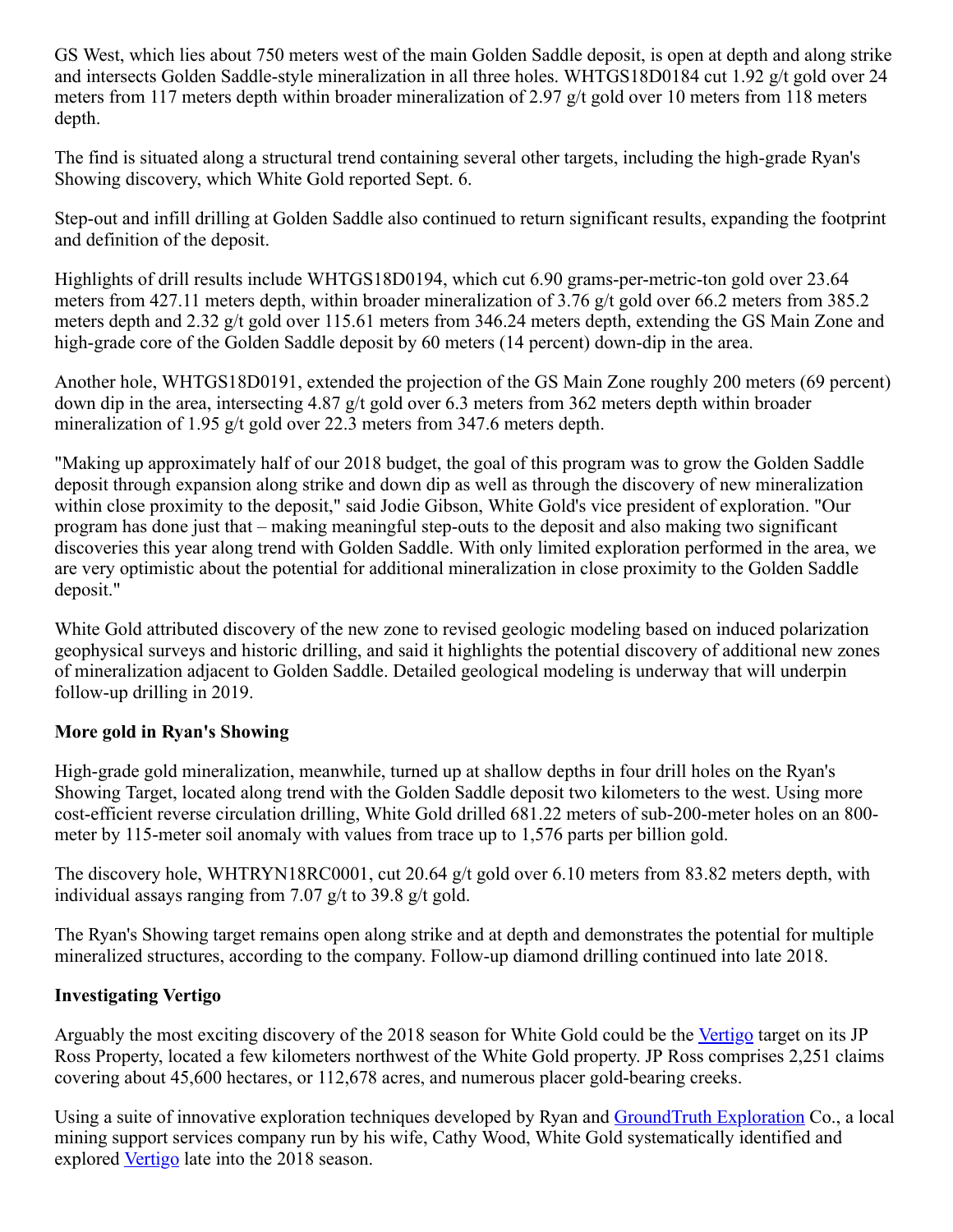The junior hit high-grade gold mineralization near surface on the [Vertigo](https://www.miningnewsnorth.com/search/Vertigo) Trend at JP Ross in a similar geological setting to the nearby Golden Saddle deposit.

White Gold's team used Groundtruth's GT Probe in place of traditional trenching, and sample results support modeling developed by the company through soil sampling, Lidar and IP-Resistivity testing. This work identified at least three zones of potential mineralization.

The junior followed up with 917.45 meters of Rotary-Air-Blast drilling to test the newly discovered gold targets, and then switched to RC drilling to maximize recoveries. By early October, White Gold had completed 1,224 meters of RC drilling in 17 holes, including step-out drilling to test additional identified zones of mineralization (V1, V2, & V7 – V10), drilling along strike extensions of the V3 – V5 zones and initial drill testing on newly identified targets on trend through geologic mapping/prospecting including the new Suspicion target, located four kilometers (2.5 miles) to the southwest of <u>Vertigo</u>.

Highlights include: JPRVERRAB18-005, located 50 meters to the southwest of JPRVERRAB18-001, targeted the V3 zone and returned 1.49 g/t gold over 16.76 meters from 12.19 meters depth, including 9.37 g/t gold over 1.52 meters from 27.43 meters depth, where it ended in mineralization. The hole has subsequently been extended with an RC drill hole to test the mineralized zone to further depth. Results for the follow up RC hole are pending.

JPRVERRAB18-014, located 160 meters east of hole 001, targeted strongly anomalous arsenic-lead-bismuth (+/- gold-silver) in XRF results from recent GT Probe sampling across the interpreted V6 zone and returned 23.44 g/t gold over 24.38 meters from the surface. This includes three sub-intervals consisting of 59.3 g/t gold over 3.05 meters from surface, 39.4 g/t gold over 3.05 meters from 12.19 meters depth and 26.1 g/t gold over 4.572 meters from 19.81 meters depth. The gold mineralization is associated with strongly elevated silver – lead (arsenic-bismuth) and averaged 145 g/t silver and 0.54 percent lead over the 24.38 meters interval. The hole ended in mineralization at 28.38 meters depth due to air loss in strongly fractured ground. Drillers subsequently re-entered the hole using RC equipment and extended it to depth. Results of the additional drilling are pending.

"This appears to potentially be one of the most significant and interesting discoveries in the White Gold District to date; it is the kind of mineralization that could have produced the local placer gold deposits found in the area," Ryan said of the [Vertigo](https://www.miningnewsnorth.com/search/Vertigo) find. "The high-grade nature found at such shallow depths and the fact that there appears to be multiple mineralized zones creates the perfect recipe to build economic ounces.



White Gold Corp.

White Gold's team used Groundtruth Exploration's GT Probe in place of traditional trenching to test the soilbedrock interface at the Vertigo target on the company's JP Ross property in Yukon's White Gold District.

"The ability of our team to hit significant gold mineralization on almost every drill hole over 235 meters of strike on a new target is a true testament to the tenacity and effectiveness of our team and exploration